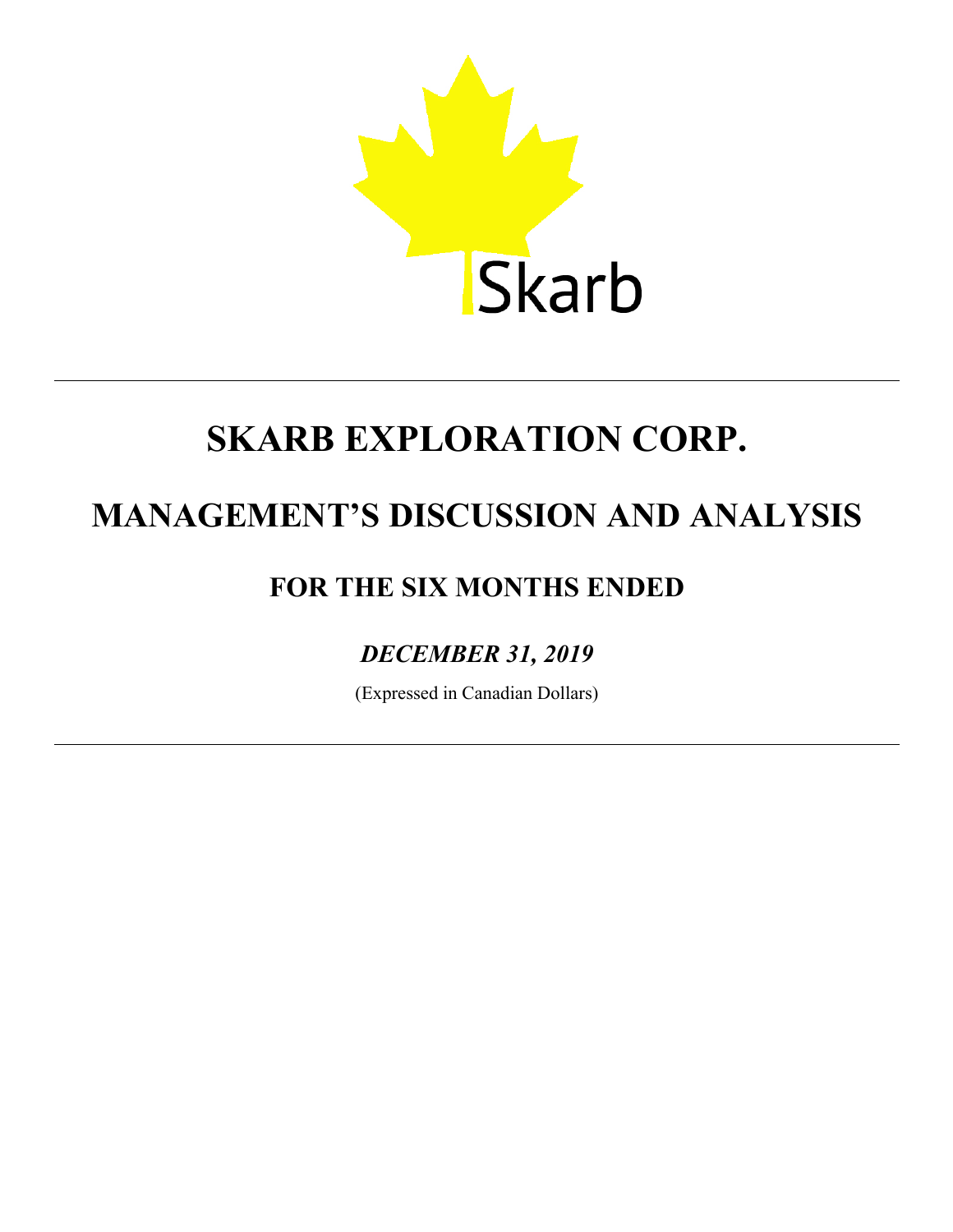# **INTRODUCTION**

The following is management's discussion and analysis ("**MD&A**"), prepared as of February 26, 2020. This MD&A should be read in conjunction with the Skarb Exploration Corp.'s (the "**Company**" or "**Skarb**") unaudited Financial Statements and the accompanying notes for the six months ended December 31, 2019 and December 31, 2018, as well as, the most recent audited financial statements filed on SEDAR. The Company's financial statements have been prepared in accordance with International Financial Reporting Standards ("**IFRS**"). All amounts are stated in Canadian dollars unless otherwise indicated.

This report includes certain statements that may be deemed "forward-looking statements" within the meaning of applicable securities legislation. All statements, other than statements of historical facts that address such matters as future events or developments that the Company expects, are forward looking statements and, as such, are subject to risks, uncertainties, assumptions and other factors of which are beyond the reasonable control of the Company. You can identify these statements by forward-looking words such as "expects", "does not expect", "plans", "anticipates", "does not anticipate", "believes", "intends", "estimated", "projects", "potential", "scheduled", forecast", "budget", and similar expressions, or that events or conditions "will", "would", "may", "could", "should" or "might" occur and similar words. Such statements give the Company's current expectations or forecasts of future events and are not guarantees of future performance and actual results or developments may differ materially from those expressed in, or implied by, this forward-looking information. With respect to forward-looking statements and information contained herein, we have made numerous assumptions including among other things anticipated costs and expenditures and the Company's ability to achieve its goals. Although management believes that the assumptions made, and the expectations represented by such statements or information are reasonable, there can be no assurance that a forward-looking statement or information herein will prove to be accurate. Forward-looking statements and information by their nature are based on assumptions and involve known and unknown risks, uncertainties and other factors which may cause our actual results, performance or achievements, or industry results, to be materially different from any future results, performance or achievements expressed or implied by such forward-looking statements or information. Factors that could cause actual results to differ materially from those in forward-looking statements include, for example, such matters as continued availability of capital and financing and general economic, market or business conditions. Although we have attempted to identify factors that would cause actual actions, events or results to differ materially from those disclosed in the forward-looking statements or information, there may be other factors that cause actual results, performances, achievements or events not to be anticipated, estimated or intended. Accordingly, readers should not place undue reliance on forward-looking statements or information. Any forwardlooking statements are expressly qualified in their entirety by this cautionary statement. The information contained herein is stated as of the current date and subject to change after that date and the Company does not undertake any obligation to update publicly or to revise any of the forward-looking statements, whether as a result of new information, future events or otherwise, except as may be required by applicable securities laws.

Additional information related to the Company is available for view on SEDAR at www.sedar.com.

#### **Overview**

The Company's principal business activities include the acquisition and exploration of mineral property assets. On March 14, 2018, the Company entered into an option agreement to obtain the sole and exclusive right and option to acquire a 100% right, title and interest in the RDR Gold Property located in the Province of Quebec. On October 21, 2019, the Company acquired 100% interest in the Gossan and SBS properties, located in the Spences Gold Belt in British Columbia. The Company's common shares are listed on the Canadian Securities Exchange under the symbol "SKRB".

#### **OVERALL PERFORMANCE**

Following incorporation on March 6, 2018, the Company capitalized itself through the issuance of securities on a private placement basis. The Company raised a net aggregate of \$498,150 through the issuance of its securities including the Special Warrants Private Placement and incurred approximately \$121,018 in expenditures with respect to the RDR Property. The Company holds the sole and exclusive option to acquire a 100% right, title, and interest on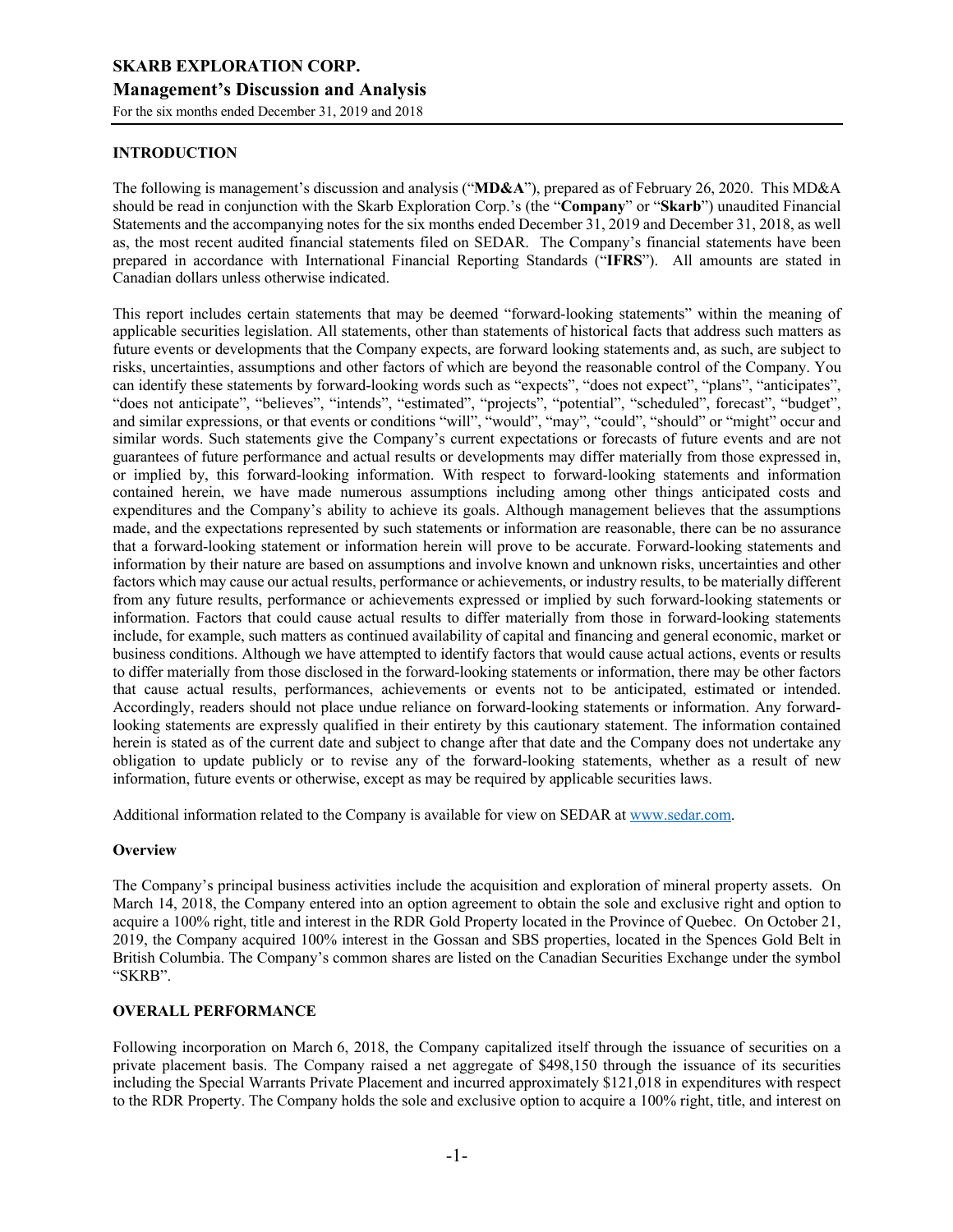# **Management's Discussion and Analysis**

For the six months ended December 31, 2019 and 2018

the Property, an exploration stage property, and has not generated revenues to date. Management anticipates increased exploration costs as the Company carries out expenditures on the Property. The field exploration program commenced in late July 2019 and was completed in December 2019. The Company is currently deciding how to proceed with the property.

The Company acquired 100% interest in the Gossan Property and the SBS Property on October 21, 2019. The properties are in the exploration stage and have not generated revenues to date.

On February 13, 2019, the Company was listed on the Canadian Securities Exchange ("**CSE**") under the symbol "SKRB".

As an exploration stage company, Skarb does not have revenues and is expected to generate operating losses. As at December 31, 2019, the Company had cash of \$158,361, an accumulated deficit of \$420,137 and working capital (defined as cash plus GST expected less accounts payable) of \$159,508.

#### **Industry and Economic Factors that May Affect the Company's Performance**

The exploration for and development of minerals involves significant risks, which even a combination of careful evaluation, experience and knowledge may not eliminate. Few properties which are explored are ultimately developed into producing mines. There can be no guarantee that the estimates of quantities and qualities of minerals disclosed will be economically recoverable. With all mining operations there is uncertainty and, therefore, risk associated with operating parameters and costs resulting from the scaling up of extraction methods tested in pilot conditions. Mineral exploration is speculative in nature and there can be no assurance that any minerals discovered will result in an increase in the Company's resource base.

In particular, the Company does not generate revenue, as a result, Skarb continues to be dependent on third party financing to continue exploration activities on the company's properties. Accordingly, the Company's future performance will be most affected by its access to financing, whether debt, equity or other means. Access to such financing, in turn, is affected by general economic conditions, exploration risks and the other factors described in the section entitled "risk factors" included below.

#### **SELECTED FINANCIAL INFORMATION**

The following table sets out selected financial information for the Company for the fiscal six months ended December 31, 2019 and 2018. The selected financial information should only be read in conjunction with the Company's financial statements, including the notes thereto, for the same periods as well the most recent audited financial statements filed on SEDAR.

*Statements of Operations, Comprehensive Loss and Deficit Data, and Cash Flows*

|                                         | <b>December 31, 2019</b> | December 31, 2018 |
|-----------------------------------------|--------------------------|-------------------|
|                                         | $(\$)$                   | (S)               |
| Revenue                                 | -                        |                   |
| Accounting and audit fees               | 2,529                    |                   |
| General and administrative              | 7,185                    | 420               |
| Transfer agent, filing and listing fees | 12,305                   | 18,017            |
| Stock based compensation                | 137,689                  | 1,154             |
| Professional fees                       | 2,900                    | 36,298            |
| <b>Total Expenses</b>                   | 162,608                  | 55,889            |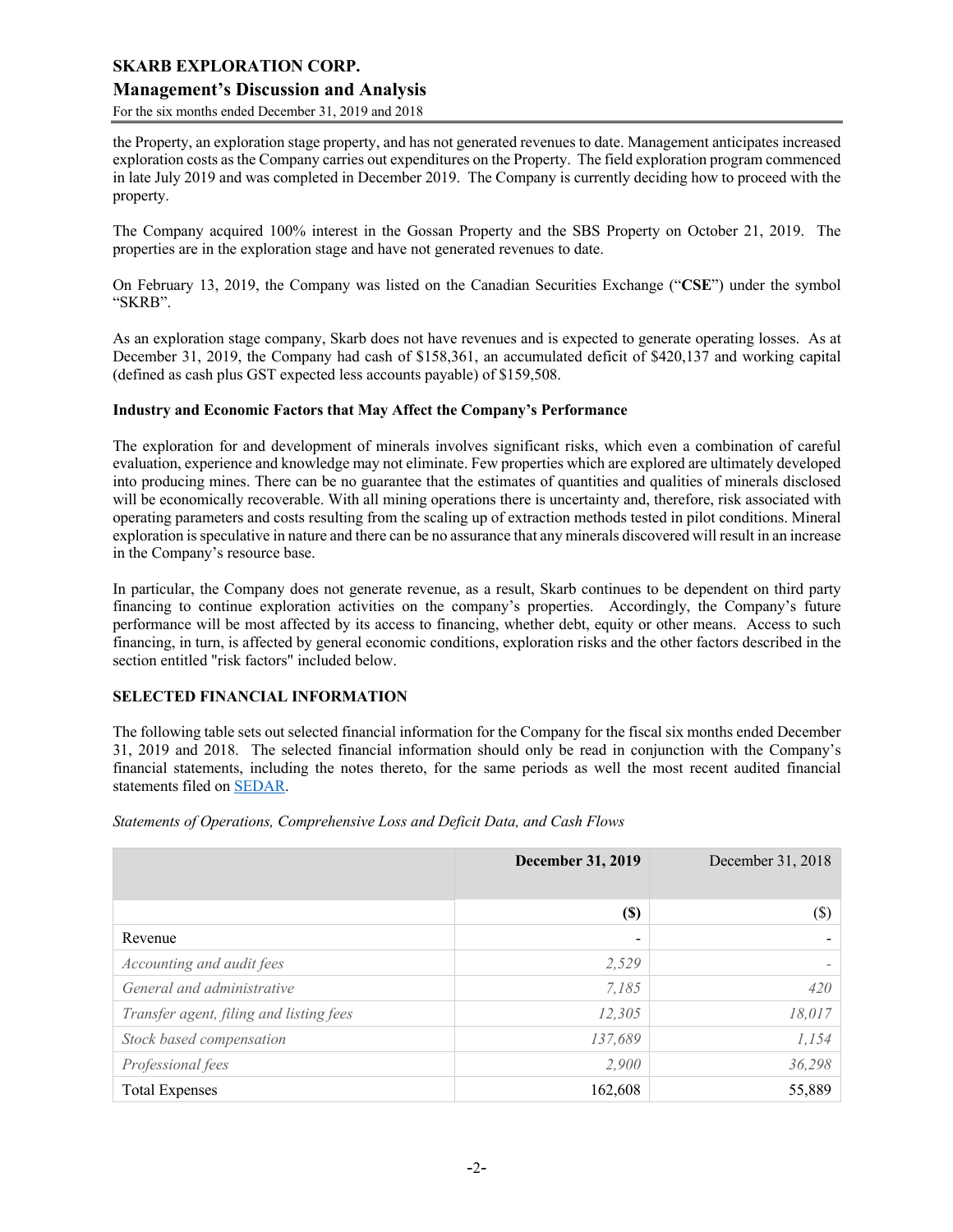# **Management's Discussion and Analysis**

For the six months ended December 31, 2019 and 2018

|                                       | <b>December 31, 2019</b> | December 31, 2018 |
|---------------------------------------|--------------------------|-------------------|
|                                       | <b>(\$)</b>              | $(\$)$            |
| Net loss for the period               | (162,608)                | (55,889)          |
| Loss per share (basic and diluted)    | (0.00)                   | (0.00)            |
| Net cash used in operating activities | (40,200)                 | (9,302)           |
| Change in cash                        | (56, 510)                | 95,245            |

*Balance Sheet Data*

|                                     | <b>December 31, 2019</b> | June 30, 2019 |
|-------------------------------------|--------------------------|---------------|
|                                     |                          |               |
|                                     | $(\$)$                   | $(\$\)$       |
| <b>Current Assets</b>               | 161,651                  | 230,786       |
| Other Assets                        | 121,018                  | 104,708       |
| <b>Total Assets</b>                 | 282,669                  | 335,494       |
| <b>Current Liabilities</b>          | 1,423                    | 56,329        |
| Long Term Debt                      | $\overline{\phantom{0}}$ |               |
| Shareholders' Equity                | 254,246                  | 279,165       |
| <b>Total Liabilities and Equity</b> | 282,669                  | 335,494       |

As an exploration stage company, the Company has not generated revenue from its property interest and does not anticipate it will do so for the foreseeable future. The Company currently owns the sole and exclusive option to acquire a 100% right, title and interest in and to a mineral property in Quebec. The field exploration program was completed in December 2019. The Company also owns 100% interest in two properties located in British Columbia. Management anticipates that expenses related to mineral exploration and administration of the Company to materially increase. Such expenses will include increased exploration expenditures with respect to the properties and increased professional fees, and other costs associated with compliance with applicable securities laws.

# **RESULTS OF OPERATIONS**

*The following discussion addresses the operating results and financial condition of the Company for the six months ended December 31, 2019 compared to the period ended December 31, 2018. The MD&A should be read in conjunction with the Company's unaudited financial statements and the accompanying notes for the six months ended December 31, 2019.*

During the six months ended December 31, 2019, the Company generated no revenues and expenses of \$162,608 compared to no revenues and expenses of \$55,889 December 31, 2018.

#### *Accounting and Audit Fees*

For the six months ended December 31, 2019, \$2,529 in fees were incurred due to quarterly accounting fees compared to \$Nil December 31, 2018.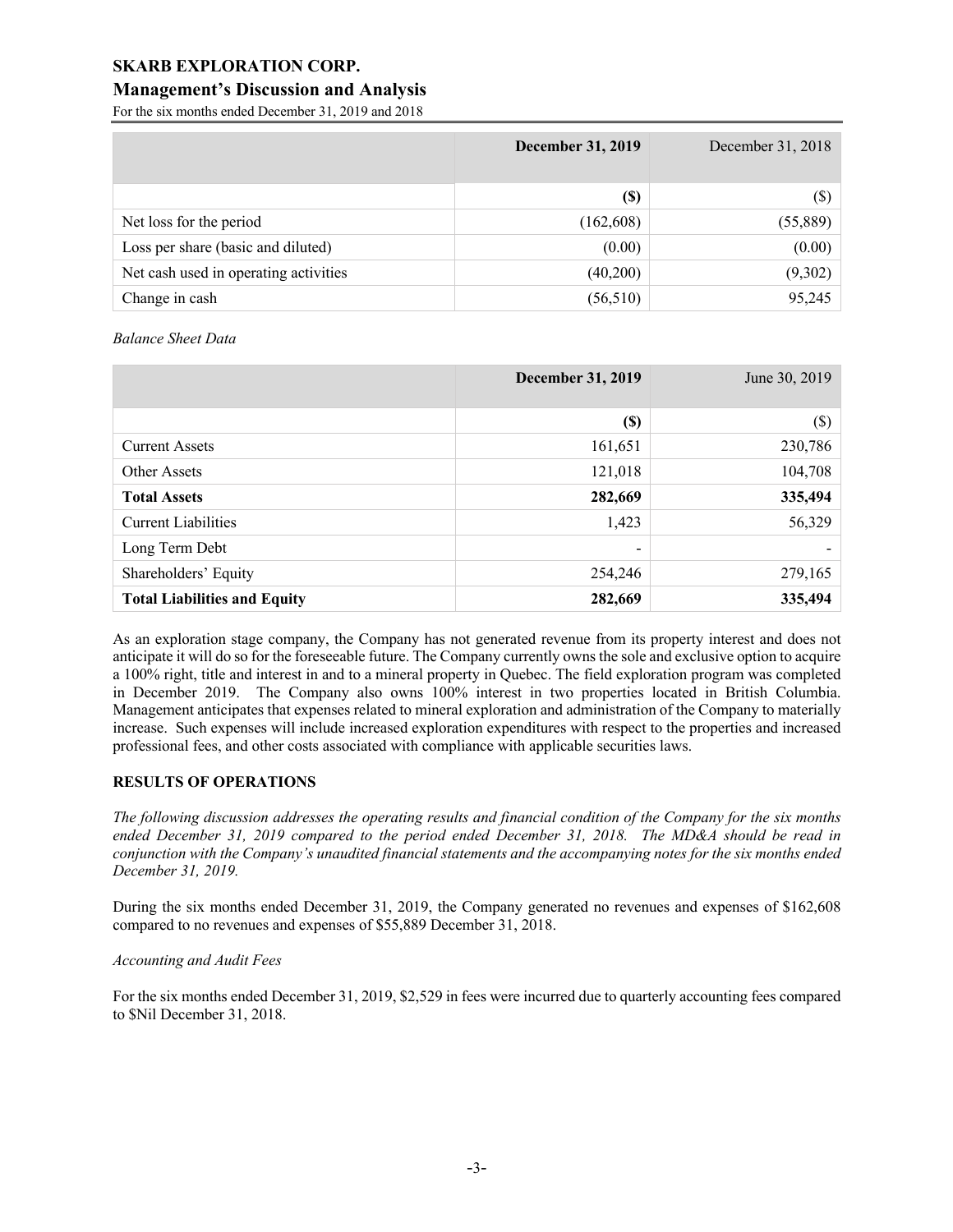# **Management's Discussion and Analysis**

For the six months ended December 31, 2019 and 2018

#### *General and Administrative*

The expenses incurred for the six months ended December 31, 2019 included D&O insurance, bank fees, meals and entertainment and miscellaneous office expenses totaling \$7,185. For the six months ended December 31, 2018, only \$420 was incurred for bank fees.

#### *Transfer Agent, Listing and Filing Fees*

For the six months ended December 31, 2019, \$12,305 in fees were incurred due to monthly fees paid to the Canadian Securities Exchange ("CSE"). For the six months ended December 31, 2018, we incurred \$18,017 for listing expenses. The Company was listed on the CSE on February 13, 2019.

#### *Stock Based Compensation*

The Company granted 175,000 stock options to a director and officer of the company in July 2018. On October 21, 2019, the Company granted 1,570,000 stock options to directors, officers and consultants. The stock-based compensation incurred for the six months ended December 31, 2019 was \$137,689 compared to \$1,154 December 31, 2018.

#### *Professional Fees*

For the six months ended December 31, 2019, \$2,900 in legal fees were incurred compared to \$36,298 December 31, 2018. The fees related to the AGM and listing on the CSE.

#### **SUMMARY OF QUARTERLY RESULTS**

The following information is derived from the Company's interim financial statements prepared in accordance with IFRS applicable to interim financial reporting including IAS 34. The information below should be read in conjunction with the Company's interim financial statements for each of the past four quarters.

Consistent with the preparation and presentation of the Annual Financial Statements, these unaudited quarterly results are presented in Canadian dollars.

|                                       | December<br>31, 2019     | September<br>30, 2019    | June<br>30,2019 | March<br>31,2019 | December<br>31,2018      | September<br>30, 2018 |
|---------------------------------------|--------------------------|--------------------------|-----------------|------------------|--------------------------|-----------------------|
|                                       |                          |                          |                 |                  |                          | $(\$\)$               |
| Revenue                               | $\overline{\phantom{0}}$ | $\overline{\phantom{0}}$ | -               | -                | $\overline{\phantom{0}}$ |                       |
| Net loss for the period               | (145, 926)               | (16,683)                 | (48, 863)       | (101, 829)       | (25, 119)                | (30,770)              |
| Loss per share (basic<br>and diluted) | (0.00)                   | (0.00)                   | (0.00)          | (0.01)           | (0.00)                   | (0.00)                |

Skarb does not derive any revenue from its operations. Its primary focus is the acquisition, exploration and evaluation of mineral properties. As a result, the loss per period has fluctuated depending on the Company's activity level. Therefore, quarterly periods are not comparable.

# **LIQUIDITY**

As at December 31, 2019, the Company has working capital of \$159,508 including cash of \$158,361 and current liabilities of \$32,471.

On July 9, 2018, the Corporation implemented a share option plan. Concurrently with the plan adoption, the Corporation granted a total of 175,000 options to acquire Common Shares to its Chief Financial Officer and director,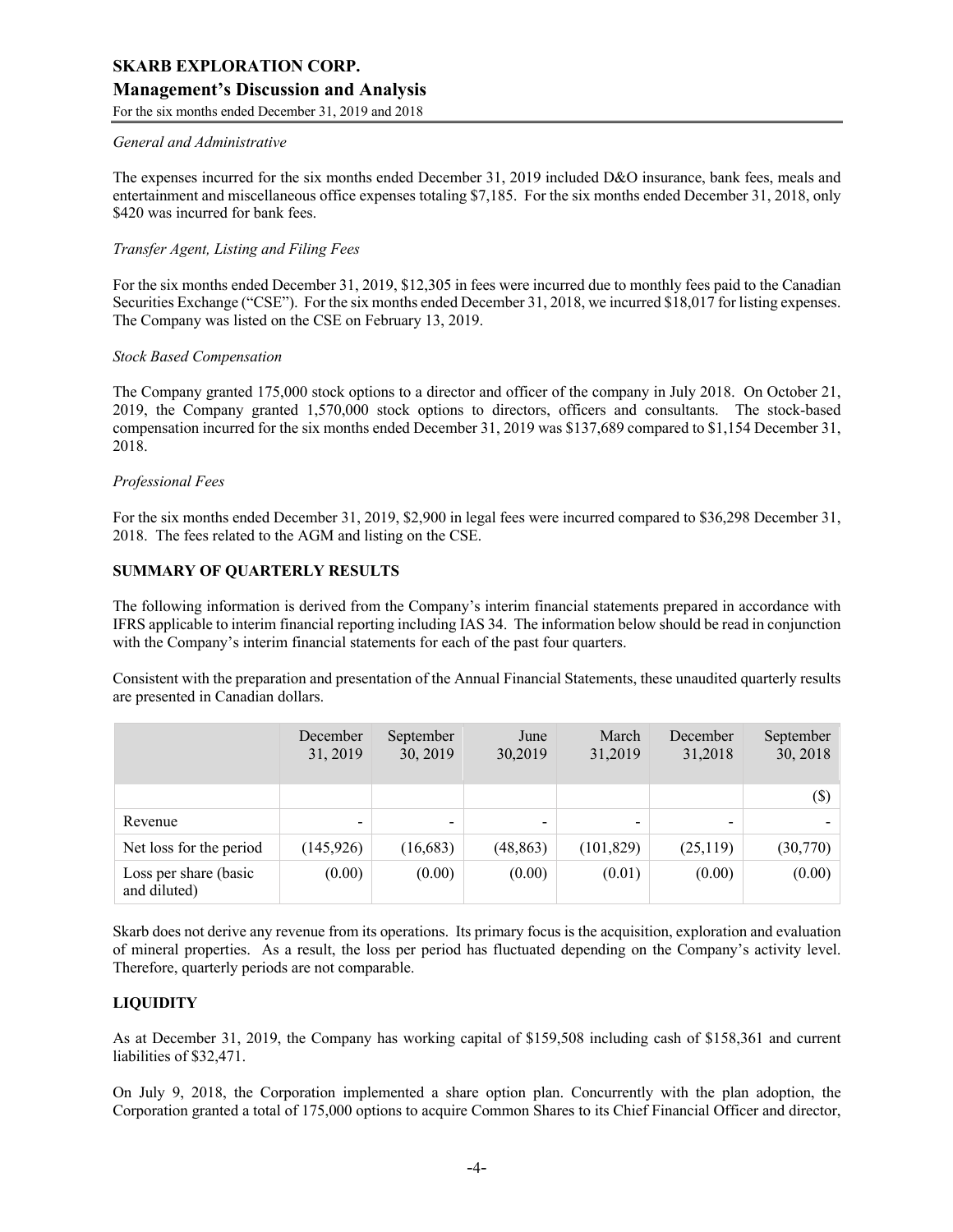# **Management's Discussion and Analysis**

For the six months ended December 31, 2019 and 2018

and to its director and Chair of Audit Committee. The options granted have an exercise price of \$0.10 and expire 10 years from the grant date and vest annually in four equal tranches starting on the first anniversary from the grant date.

On July 30, 2018, the Company issued 1,401,500 Special Warrants pursuant to a private placement at \$0.10 per Special Warrant for proceeds of \$140,150. Each Special warrant entitled the holder to acquire one Common Share of the Company. The Special Warrants automatically converted to Common Shares on December 1, 2018 with no additional cash received by the Company.

On February 13, 2019, 1,367,500 of the original founding escrowed shares were released making them freely tradeable but does not change the shares count of shares issued. On February 20, 2019, 300,000 shares were issued to the RDR property owner as per the option agreement.

On October 21, 2019, the Company granted a total of 1,570,000 options to acquire Common Shares to its directors, officers and consultants. The options granted have an exercise price of \$0.10 and expire 5 years from the grant date and vest immediately.

As the Company will not generate funds from operations for the foreseeable future, the Company is primarily reliant upon the sale of equity securities in order to fund operations. Since inception, the Company has funded limited operations through the issuance of equity securities on a private placement basis. This has permitted the Company to carry out limited exploration on its Property and address preliminary costs associated with the Offering. The Company anticipates that its total of working capital will be sufficient to satisfy the Company's cash requirements during the next 6-month period.

#### **CAPITAL RESOURCES**

The Company cannot offer any assurance that expenses will not exceed management's expectations. The Company will require additional funds and will be dependent upon its ability to secure equity and/or debt financing, the availability of which cannot be assured.

Although the Company currently has limited capital resources, management currently believes that, the Company will not have to rely upon the sale of its equity and/or debt securities for cash required to fund operations for the next 9 month period. The Company is required to incur limited exploration expenditures on or prior to the one-year anniversary of its listing in order to keep its claims in good standing.

#### **OFF-BALANCE SHEET ARRANGEMENTS**

The Company does not have any off-balance sheet arrangements.

# **TRANSACTIONS WITH RELATED PARTIES**

The following amounts due to related parties are included in trade payables and accrued liabilities and have arisen from the unpaid portion of certain fees disclosed below as well as amounts owing for expense reimbursements. These amounts are unsecured, non-interest bearing and have no fixed terms of repayment.

|                                       | <b>December 31, 2019</b> |
|---------------------------------------|--------------------------|
| Directors and officers of the Company | ΦU                       |

The Company has issued 1,575,000 Options to directors and officers of the Company pursuant to the Option Plan. The Company has not entered into any transactions for services or contributions with Directors of the Company that are not charged to the Company.

# **PROPOSED TRANSACTIONS**

The Company does not have any proposed transactions as of the date of the MD&A.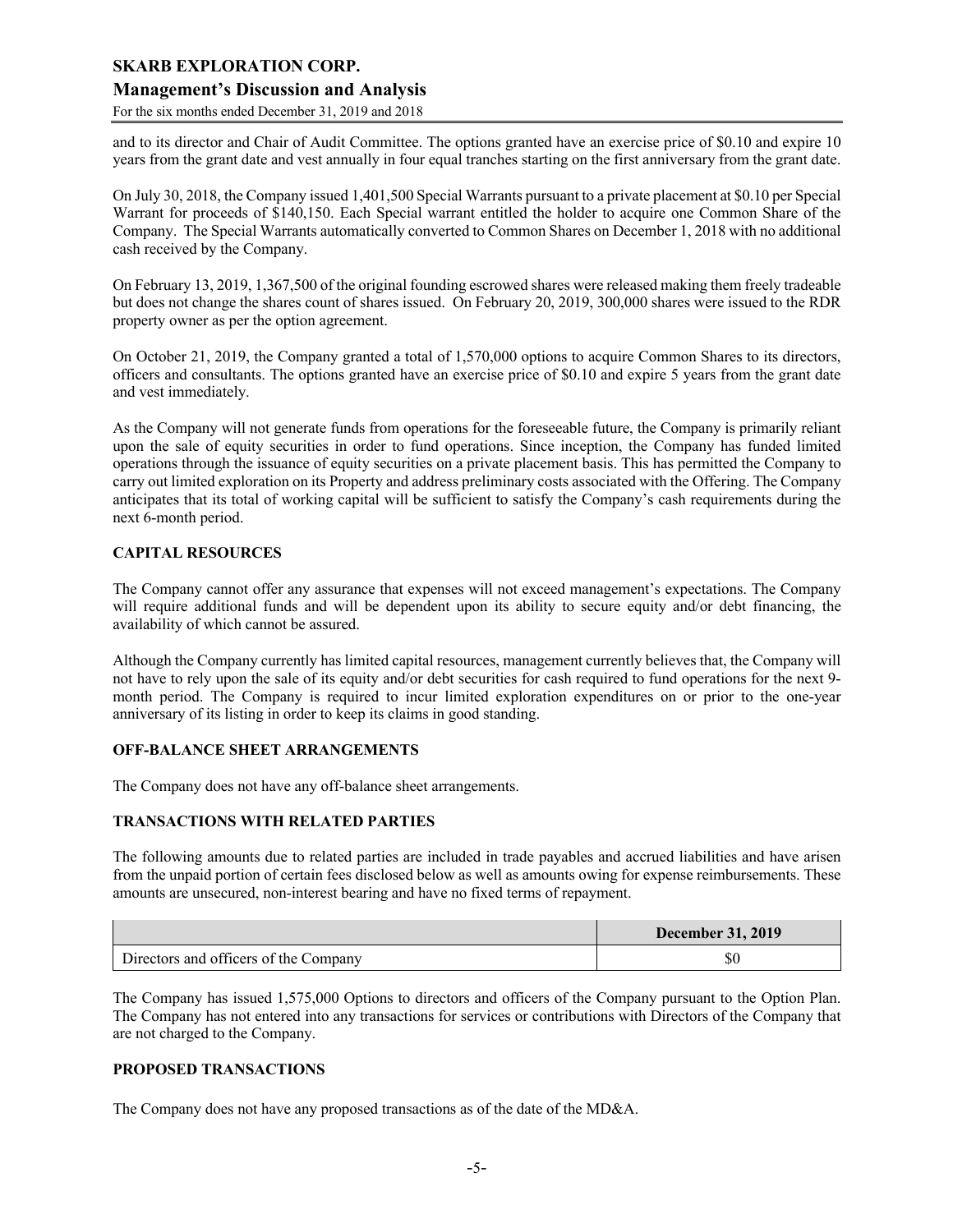# **CRITICAL ACCOUNTING ESTIMATES**

The preparation of the financial statements requires management to make judgments, estimates and assumptions that affect the reported amounts of assets, liabilities and contingent liabilities at the date of the financial statements and the reported amounts of revenues and expenses during the reporting period. Estimates and assumptions are continuously evaluated and are based on management's experience and other factors, including expectations of future events that are believed to be reasonable in the circumstances. Uncertainty about these judgments, estimates and assumptions could result in a material adjustment to the carrying amount of the asset or liability affected in future periods.

Information about significant areas of estimation uncertainty considered by management in preparing the Annual Financial Statements is as follows:

#### *Impairment*

At the end of each financial reporting period the carrying amounts of the Company's non-financial assets are reviewed to determine whether there is any indication that those assets have suffered an impairment loss or reversal of previous impairment. Where such an indication exists, the recoverable amount of the asset is estimated in order to determine the extent of the impairment, if any. With respect to exploration and evaluation assets, the Company is required to make estimates and judgments about the future events and circumstances and whether the carrying amount of intangible exploration assets exceeds its recoverable amount. Recoverability depends on various factors, including the discovery of economically recoverable reserves, the ability of the Company to obtain the necessary financing to complete development and upon future profitable production or proceeds from the disposition of the exploration and evaluation assets themselves. Additionally, there are numerous geological, economic, environmental and regulatory factors and uncertainties that could impact management's assessment as to the overall viability of its properties or its ability to generate future cash flows necessary to cover or exceed the carrying value of the Company's exploration and evaluation assets.

#### *Share-based payments*

The Company uses the Black-Scholes option pricing model to determine the fair value of options in order to calculate share-based payment expenses. The Black-Scholes model involves six key inputs to determine fair value of an option: risk-free interest rate, exercise price, market price at date of issue, expected dividend yield, expected life, and expected volatility. Certain of the inputs are estimates that involve considerable judgment and are, or could be, affected by significant factors that are out of the Company's control. The Company is also required to estimate the future forfeiture rate of options based on historical information in its calculation of share-based payment expenses.

### **CHANGES IN ACCOUNTING POLICIES INCLUDING INITIAL ADOPTION**

#### *Standards, Amendments, and Interpretations Not Yet in Effect*

The International Accounting Standards Board has issued new and amended standards and interpretations which have not yet been adopted by the Company. The Company has not yet begun the process of assessing the impact that the new and amended standards and interpretations will have on its financial statements or whether to early adopt any of the new requirements.

The following is a brief summary of the new and amended standards and interpretations:

#### *Accounting Estimates and Assumptions*

The Company makes estimates and assumptions about the future that affect the reported amounts of assets and liabilities. Estimates and judgments are continually evaluated based on historical experience and other factors, including expectations of future events that are believed to be reasonable under the circumstances. In the future, actual experience may differ from these estimates and assumptions. The effect of a change in an accounting estimate is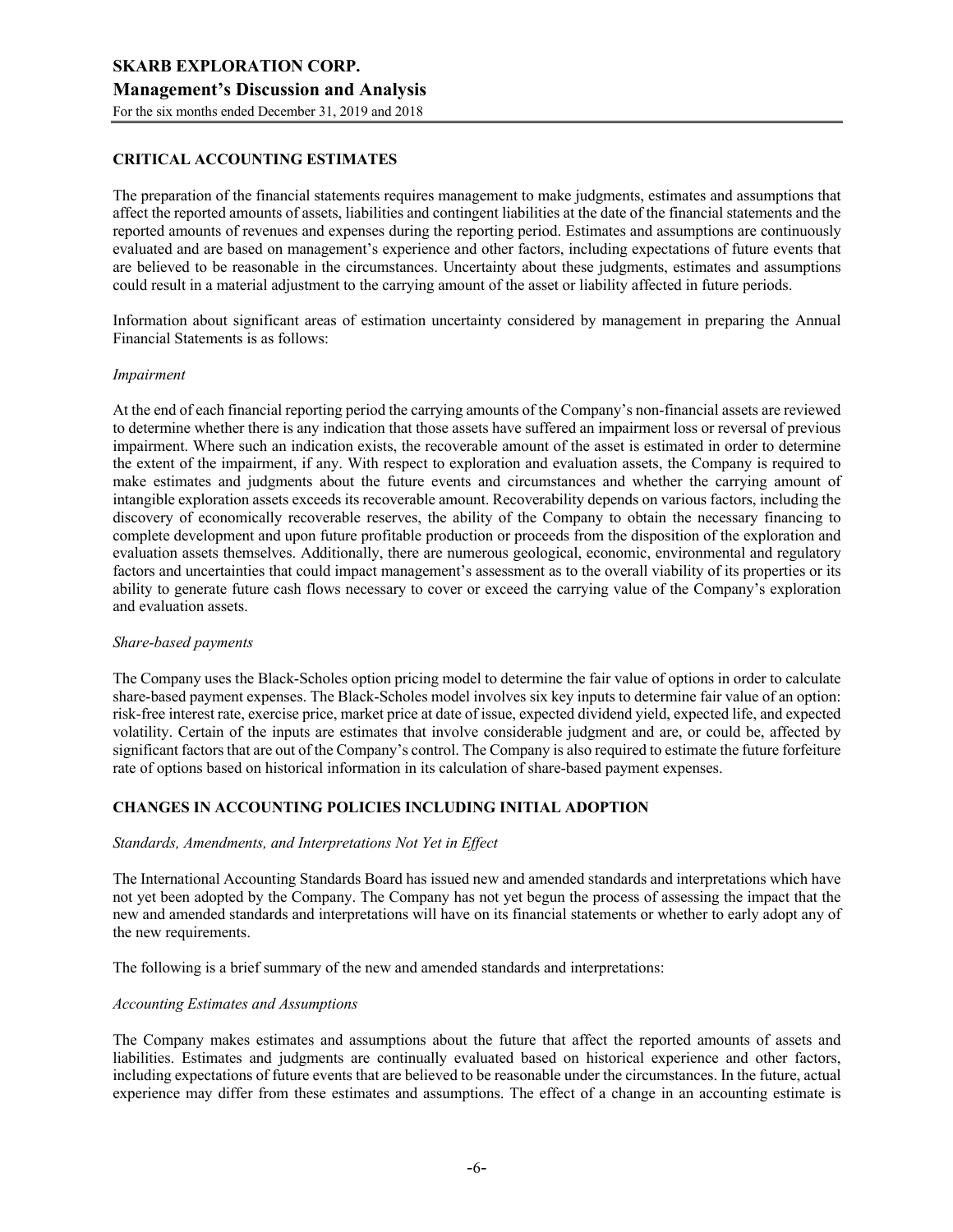# **Management's Discussion and Analysis**

For the six months ended December 31, 2019 and 2018

recognized prospectively by including it in comprehensive income or loss in the period of the change, if the change affects that period only, or in the period of the change and future periods, if the change affects both.

A detailed summary of all of the Company's accounting estimates and assumptions is included in audited financial statements ended June 30, 2019 filed on SEDAR.

### **FINANCIAL INSTRUMENTS**

The Company's financial instruments consist of cash, GST receivable, accounts payable and accrued liabilities.

The fair values of the Company's financial instruments approximate their carrying value, due to their short-term maturities or liquidity. The Company's cash and amounts receivable are initially recorded at fair value and subsequently at amortized cost with accrued interest recorded in accounts receivable.

#### **Financial instrument risk exposure**

As at December 31, 2019, the Company's financial instrument risk exposure and impact thereof on the Company's financial instruments is summarized below:

#### *Credit Risk*

Credit risk is the risk that one party to a financial instrument will fail to discharge an obligation and cause the other party to incur a financial loss. As at December 31, 2019, the Company has cash on deposit with a large Canadian bank. Credit risk is concentrated as a significant amount of the Company's cash and cash equivalents is held at one financial institution. Management believes the risk of loss to be remote. The Company's amounts receivable consists of input tax credits receivable from the Government of Canada. Accordingly, the Company does not believe it is subject to significant credit risk.

#### *Liquidity Risk*

Liquidity risk is the risk that an entity will encounter difficulty in raising funds to meet its obligations under financial instruments. The Company manages liquidity risk by maintaining sufficient cash balances. Liquidity requirements are managed based on expected cash flows to ensure that there is sufficient capital to meet short-term obligations. As at December 31, 2019, the Company had a working capital balance of \$159,508, including cash of \$158,361.

#### *Market Risk*

Market risk is the risk of loss that may arise from changes in market factors such as interest rates, foreign exchange rates and commodity and equity prices.

a) Interest Rate Risk

Interest rate risk is the risk that the future cash flows from a financial instrument will fluctuate due to changes in market interest rates. The Company holds its cash in bank accounts that earn variable interest rates. Due to the short-term nature of these financial instruments, fluctuations in market rates do not have a significant impact on the estimated fair value of the Company's cash and cash equivalent balances as of December 31, 2019.

b) Foreign Currency Risk

The functional currency of the Company is in Canadian Dollars, therefore, it is not exposed to significant foreign currency risk.